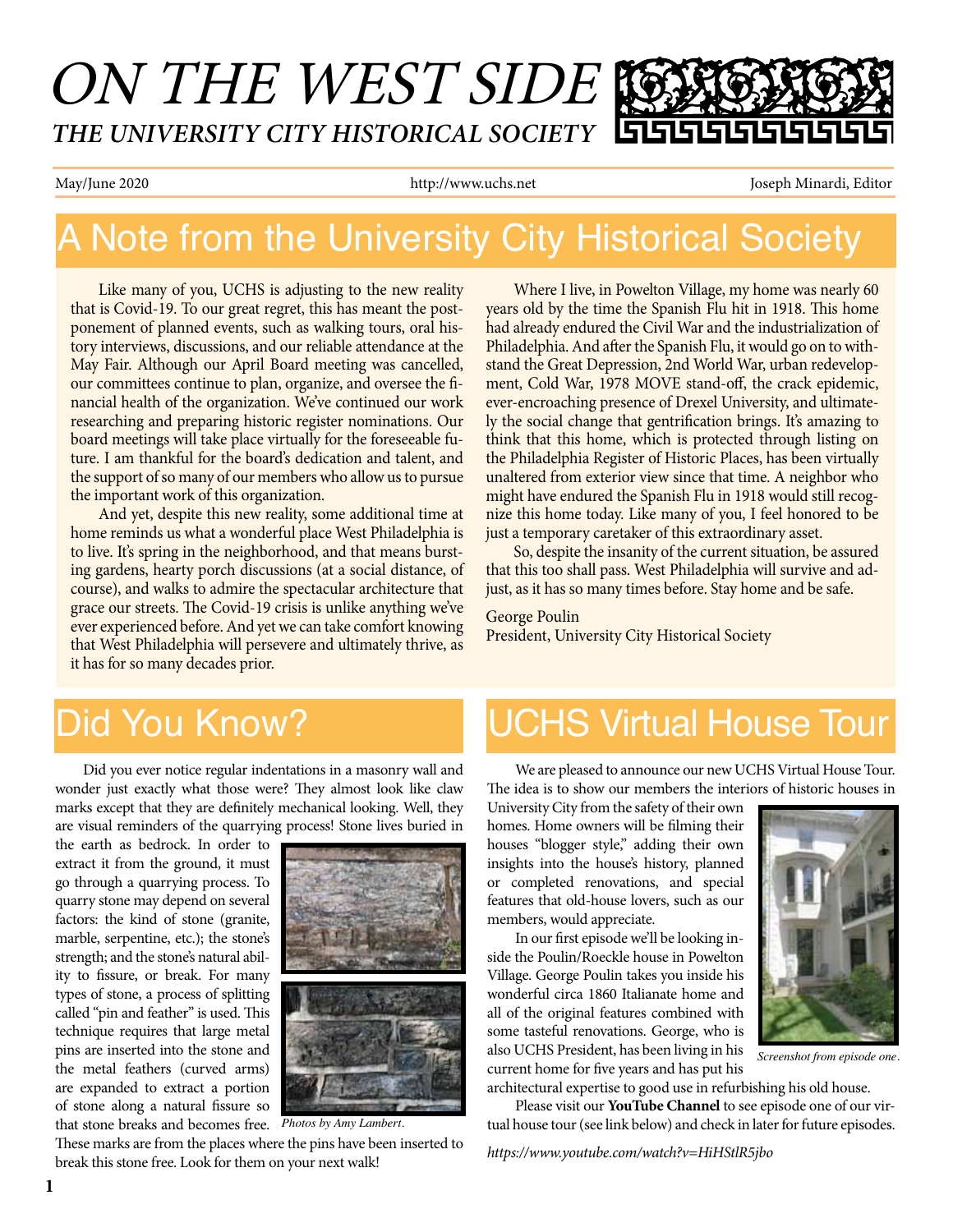# **A Feast for the Eyes**

### A photo essay of West Philadelphia by Paul Steinke

We at UCHS are greatly indebted to Paul Steinke, the founding director of the University District and current executive director of the Preservation Alliance for Greater Philadelphia, for allowing us to share some of his outstanding photographs of University City.





*Left, east side of St. Mark's Square, Hewitt Brothers, architects (1879); Middle, Melville Street south of Larchwood Avenue; Right, Govatt Annesley Development Houses on Pine Street east of 40th Street (1872).*







*Left, 4600 block of Larchwood Avenue; Middle, 42nd Street south of Locust Street; Right, Walnut Street east of 42nd Street.*







*Left, southeast corner of 42nd Street and Locust Streets; Middle, 46th and Osage Avenue; Right, Locust Street west of 41st Street, George T. Pearson, archiect (1905).*



*To be continued in the next issue.*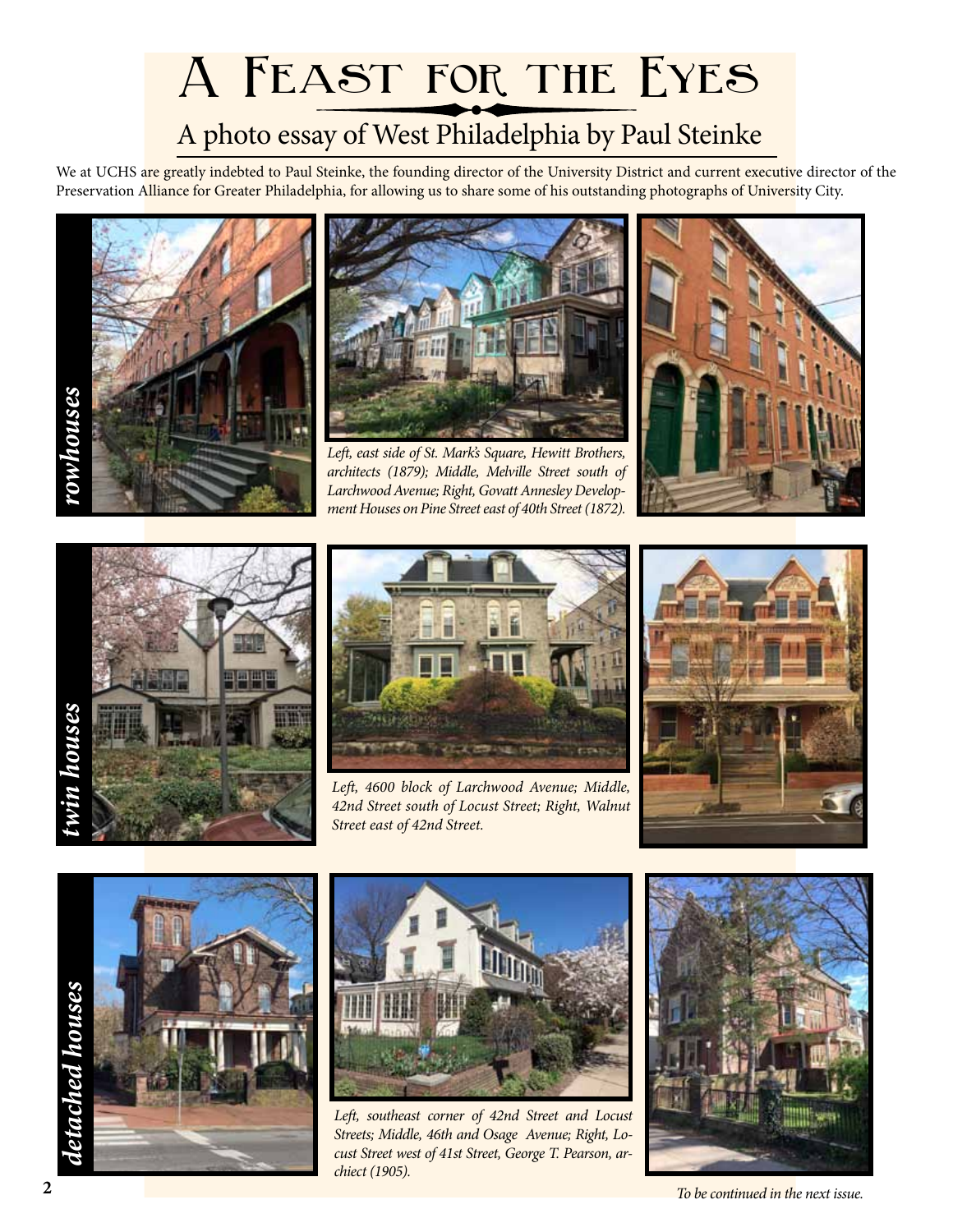#### Hickman Temple AME Church (formerly St. Paul's Presbyterian)

Early accounts of Saint Paul's Church indicate that services were begun in a tent in June, 1898 as the Baltimore Avenue Presbyterian Mission by one of the church's first elders Samuel M. Pugh. A month later, a Sunday School of 21 members was organized. In October 1899 the congregation was officially organized as Saint Paul's Presbyterian Church with 62 members,

and that same year the mission purchased a small frame building, which original was operated as a Methodist church, at 50th Street and Baltimore Avenue. The presiding pastor was the Reverend Dr. J.R. Miller, who oversaw the congregation during its first decades and was described as "one of the leading spirits of the Presbyterian Church in the eastern part of the United States. Upon the organization of Saint Paul's Presbyterian, the congregation grew, which resulted in the need for a larger building. They hired contractor Frank S. Riggs and architect Isaac Pursell to build and design their new building. For an approximate cost of \$18,000, they proposed to construct a one story Port Deposit stone chapel 137 feet by 100 feet with a slate roof and galvanized iron cornice. The building would not only be

a sanctuary which could accommodate 700 people but would also have Sunday school rooms, a dining room, library, women's room, prayer room and infant room. This chapel and then completed 13,700 square foot church would follow a few years later. On October 14, 1900 the cornerstone was laid with Reverend JR Miller presiding. Several others, including John Wannamaker, made addresses at the event.

The building was dedicated in March, 1901 and the occasion "culminate<sup>[d]</sup> one of the most rapid growths in the history of the Presbyterian church" as the congregation nearly quadrupled to 250 members since its founding just two years earlier. A mere three years after the church was dedicated, the congregation found it was in need of another expansion to accommodate their "rapidly growing congregation and Sunday School." The congregation again hired Pursell, who in turn hired contractor Thomas Reilley, to design their new



*Hickman Temple Church; top, courtesy of the Philadelphia Inquirer, 1906; bottom, courtesy of Jennifer Loustau, October 2019.*

chapel addition. Construction began in 1904 and continued into 1905, the year the cornerstone was laid. Dedication of the new wing took place on October 7, 1906. Like the dedication of the original building five years before, the congregation invited John Wannamaker to speak at the ceremony. By 1908, Saint Paul's Presbyterian boasted over 1100 congregants and was considered one of the "most flourishing congregations" in the city.

Throughout the twentieth century, the neighborhood remained dense with residential buildings. Saint Paul's Presbyterian Church continued to worship at their Baltimore Avenue church until it appears they absolved and sold the building to the Philadelphia Annual Conference of the African Methodist

Episcopal Church. It was during this time that Hickman Temple, a congregation associated with the Philadelphia Annual Conference, began their tenure at 5001 Baltimore Avenue. Since then, the congregation has not only been an integral part of West Philadelphia's religious and spiritual life but also the community at large. Their continuous philanthropic endeavors include providing food, clothing and support services for neighbors but also an active daycare center.

*Written by Kelly Wiles.*

# When Baseball Was Played in West Philly

It's spring time which marks the beginning of a new baseball season. The city of Philadelphia has had a professional baseball team dating back to 1871 with the Philadelphia Athletics, a charter member of the National Association. Philadelphia teams played at many ballparks over the next three decades. These included Jefferson Street Grounds, which was the site of the first game in National League history and featured a swimming pool behind the outfield fence, a concept way ahead of its time.

Unbeknownst to many citizens there was once a ballpark located at the intersection of Belmont and Parkside Avenues in the Parkside neighborhood, which was the home turf of the Philadelphia Stars of the Negro National League. This ballpark, known as the 44th and Parkside Ballpark, Pennsylvanian Railroad Athletic Field and Penmar Park, had an overflow capacity of 10,000. The ballpark was demolished in the 1950s. Although the stadium is gone, there is a park dedicated to the memories.

*Top photo; Philadelphia Stars mural by David McShane at Belmont and Parkside Avenues, dedicated September 19, 2006. Bottom left; Philadelphia Stars Negro League Memorial Park statue, dedicated April 15, 2005. Bottom right; A Pennsylvania Historical and Museum Commission marker dedicated to African American baseball in Philadelphia (1998). Photos by Paul Steinke.*